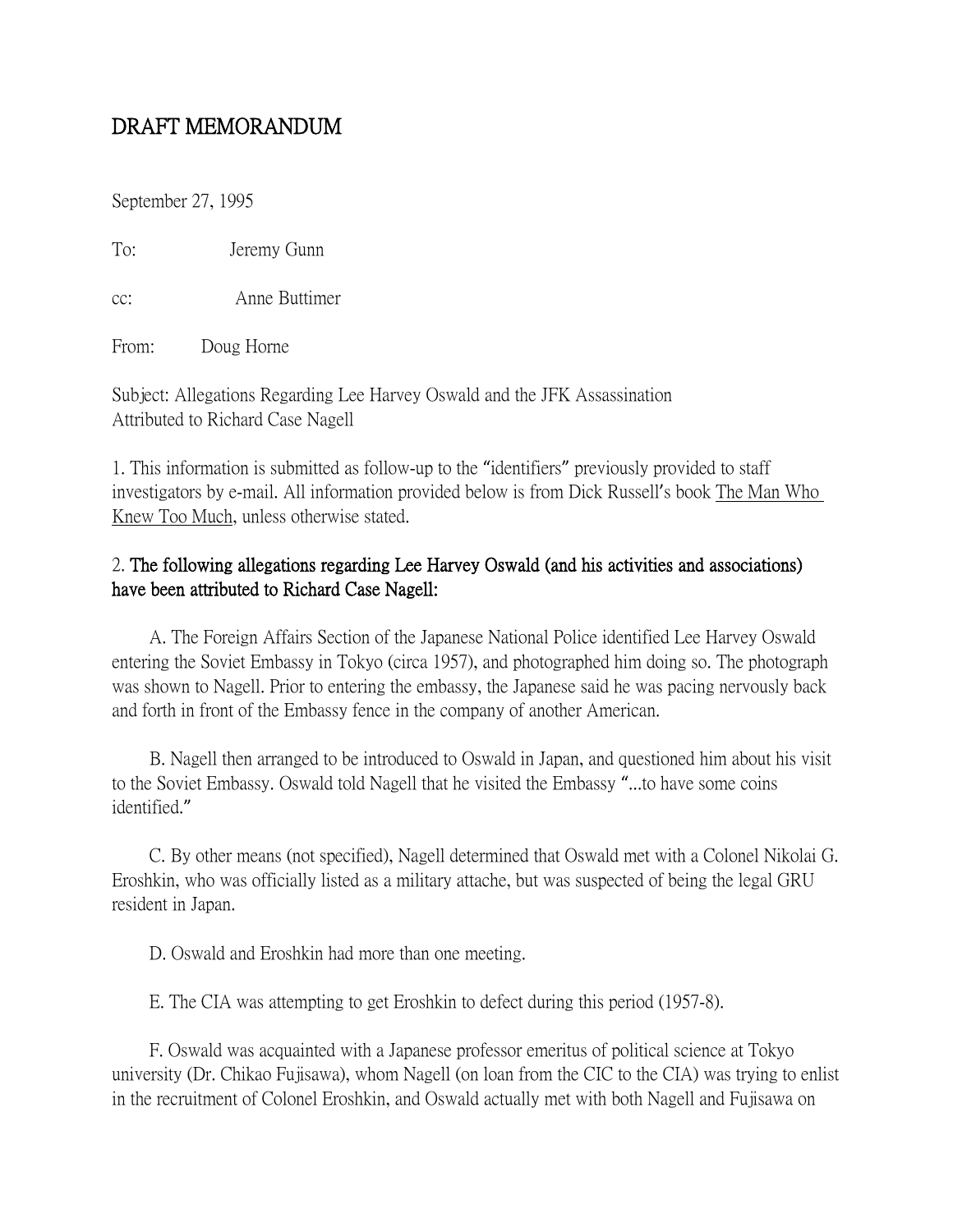one occasion. Nagell was under the impression that Oswald and Fujisawa also met on other occasions. Fujisawa had a talent for languages, and spoke fluent English, excellent Russian, and five other languages.

 G. Professor Fujisawa made several visits to the Soviet Embassy, allegedly to finalize an agreement for a cultural exchange program between Japan and the USSR. Although the FBI later (in 1959) were of the opinion that Fujisawa was a right-wing politician, Nagell claims that he suspected and eventually knew for a certainty that Fujisawa was really a Soviet agent. Although it had been Nagell's intent to enlist Fujisawa in the CIA's attempt to get Colonel Eroshkin to defect, he dropped all plans to recruit Fujisawa in the "Eroshkin" project on or about January 10, 1958. Nagell did so at the request of two Japanese police officials, one of whom, Jun Murai, was a personal friend. Murai was head of the Tohoku Regional Police Bureau (and formerly the director of the Cabinet Research Office, Japan's equivalent of the CIA); he warned Nagell that the "Eroshkin" project involved "something else" other than defection, something "unlawful"which might strain relations between Japan and the USSR even further. Once the Japanese police officials warned Nagell that "the Japanese government could no longer afford to tolerate the mischief caused by the CIA in Japan," Nagell ceased attempting to aid the CIA with the "Eroshkin" project.

 H. Professor Fujisawa approached Nagell in the United States in 1959, and in June, 1959 admitted to Nagell that he was a Soviet agent. After failing to get Nagell to voluntarily aid his espionage efforts, he threatened Nagell with blackmail about his Field Operations Intelligence (FOI) activities in Japan, and also about alleged "attempts to blackmail and kidnap a Soviet official in Japan;" i.e., the Eroshkin case. Nagell countered by threatening to expose Fujisawa as a Soviet agent to the Japanese PSIA (Public Security Investigation Agency). Following this June, 1959 encounter in New York city Nagell never saw or heard from Fujisawa again.

I. Oswald had "CIA connections" in Japan<sup>[1](#page-1-0)</sup>, and both Nagell and Oswald had girlfriends at the Queen Bee (Tokyo's third most expensive nightclub, which normally catered to an elite clientele: field-grade officers, pilots ((some of whom were U-2 pilots)), and junior officers with private incomes); Oswald's girlfriend was older than he, and named Midorii.<sup>[2](#page-1-1)</sup>

 J. That the CIA's Desmond Fitzgerald is connected to what author Dick Russell calls the "Oswald saga." (Author Russell speculates that when Nagell says about Fitzgerald, "I did him some favors in 1957...likewise, I did him some favors in Mexico, in the 1962-3 period...", Nagell may be

<sup>2</sup>Ibid.

<span id="page-1-1"></span><span id="page-1-0"></span> $\overline{\phantom{a}}$ Bernard Fensterwald memo of conversation with RCN of May 31, 1978.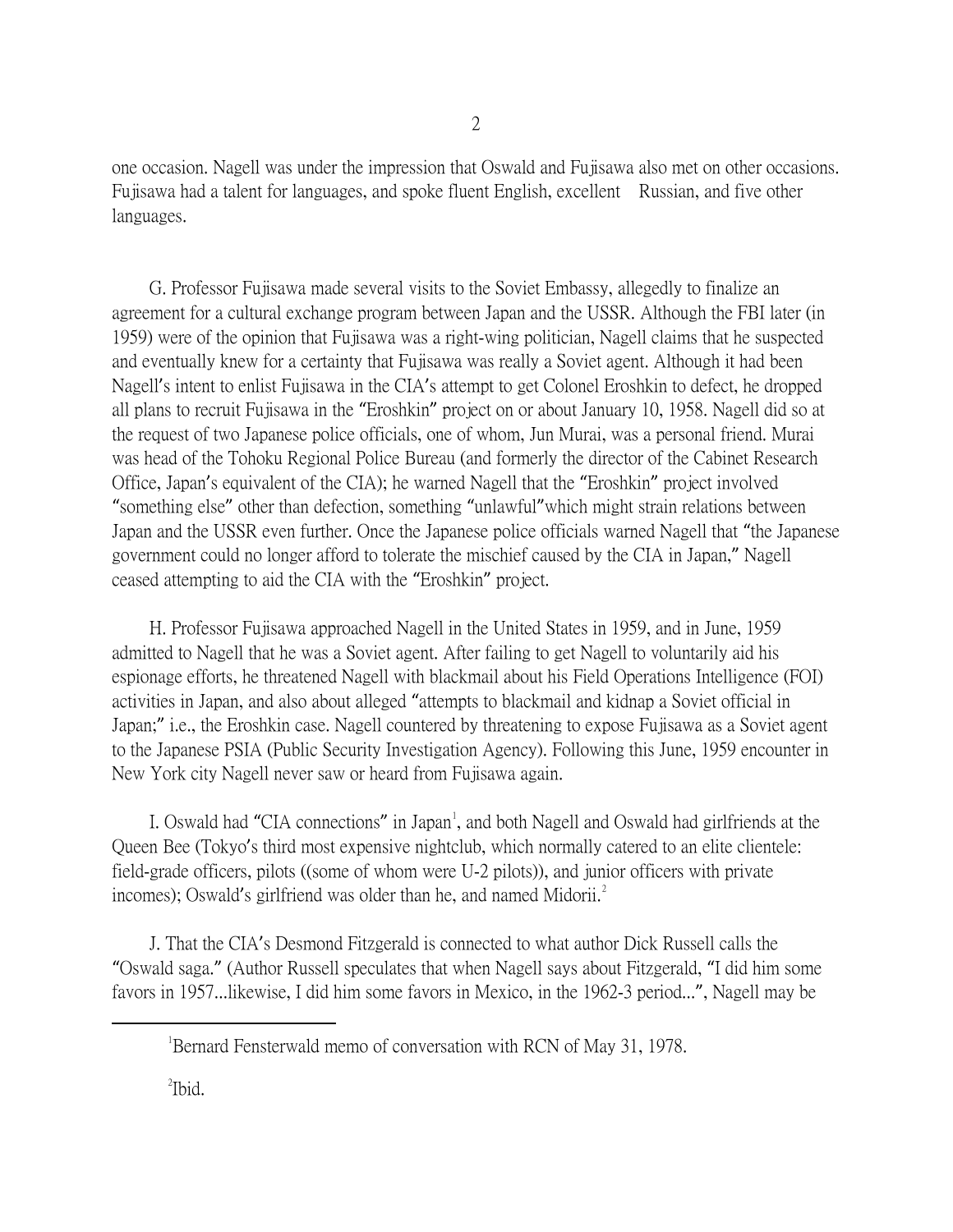referring to his contacts with Oswald in Japan and Mexico City.) Note: Desmond Fitzgerald, who joined the CIA in 1951, was a zealous advocate of CIA covert action who commenced a very active covert action career in Taiwan during the Korean War, then served as Station Chief in the Philippines and Japan, before being promoted to Head of the Far East Division (in Washington). Fitzgerald was transferred

to head the CIA's anti-Castro task force in Autumn, 1962 and prior to his death by heart attack on July 23, 1967 had become the head of all CIA clandestine operations. Fitzgerald met with CIA cryptonym AM/LASH on November 22, 1963, the day JFK was assassinated.

 K. Nagell claims he was informed that Desmond Fitzgerald was behind the "Eroshkin" counterintelligence case in Japan.

 L. Nagell says that the Warren Commission was incorrect about the origins of Oswald's alias "Hidell"(i.e., it was not derived from fellow Marine John Rene Heindel's name), and that he (Nagell) knows " precisely where the name Hidell came from and why it was used." Nagell fed sufficient clues to author Dick Russell for Russell to conclude that Oswald's alias "Hidell" was very likely created by Richard Case Nagell, and was almost certainly a combination of HID (Headquarters Intelligence Division, the forerunner of the South Korean CIA), and the last syllable of Nagell's own name (ell). (Editorial note: the significance of this would seem to be that Nagell was "running" Oswald at some point, if Nagell was the inventor of his pseudonym.)

 M. Nagell was in Mexico City in from August-October 1962 engaged in a "disinformation" role in regard to the Cuban Missile Crisis on behalf of a U.S. Intelligence agency. (Author Russell is of the opinion that DIA originally sent him to Mexico City, but Nagell only hinted at this and would not confirm which agency originally sent him.) During September 1962, Nagell was approached by the KGB in Mexico City and asked to do two things:

 (1) Investigate an Alpha 66 plot (which the KGB was aware of) to assassinate President Kennedy; and

 (2) Monitor the activities of former defector Lee Harvey Oswald for the KGB; reason given by the KGB was that Oswald was considered emotionally unstable by the KGB while in the Soviet Union, and the Soviets feared that he was prone to commit some act which could bring some embarrassment to the Soviet Union.

 Nagell claimed that CIA contact "Bob" in Mexico City authorized him to take the KGB "bait" and carry out his Soviet assignments as a CIA "double agent" on a "disinformation" mission against the Soviet Embassy. "Taking the bait" seems to have included a false/staged attempt to renounce his U.S. citizenship at the U.S. Embassy in Mexico City. The double-agent role is the reason Nagell describes himself as having been an intermittent "investigator (informant) for the CIA" from October 1962-September 1963. For several months afterward, Nagell provided information to both the CIA and FBI.